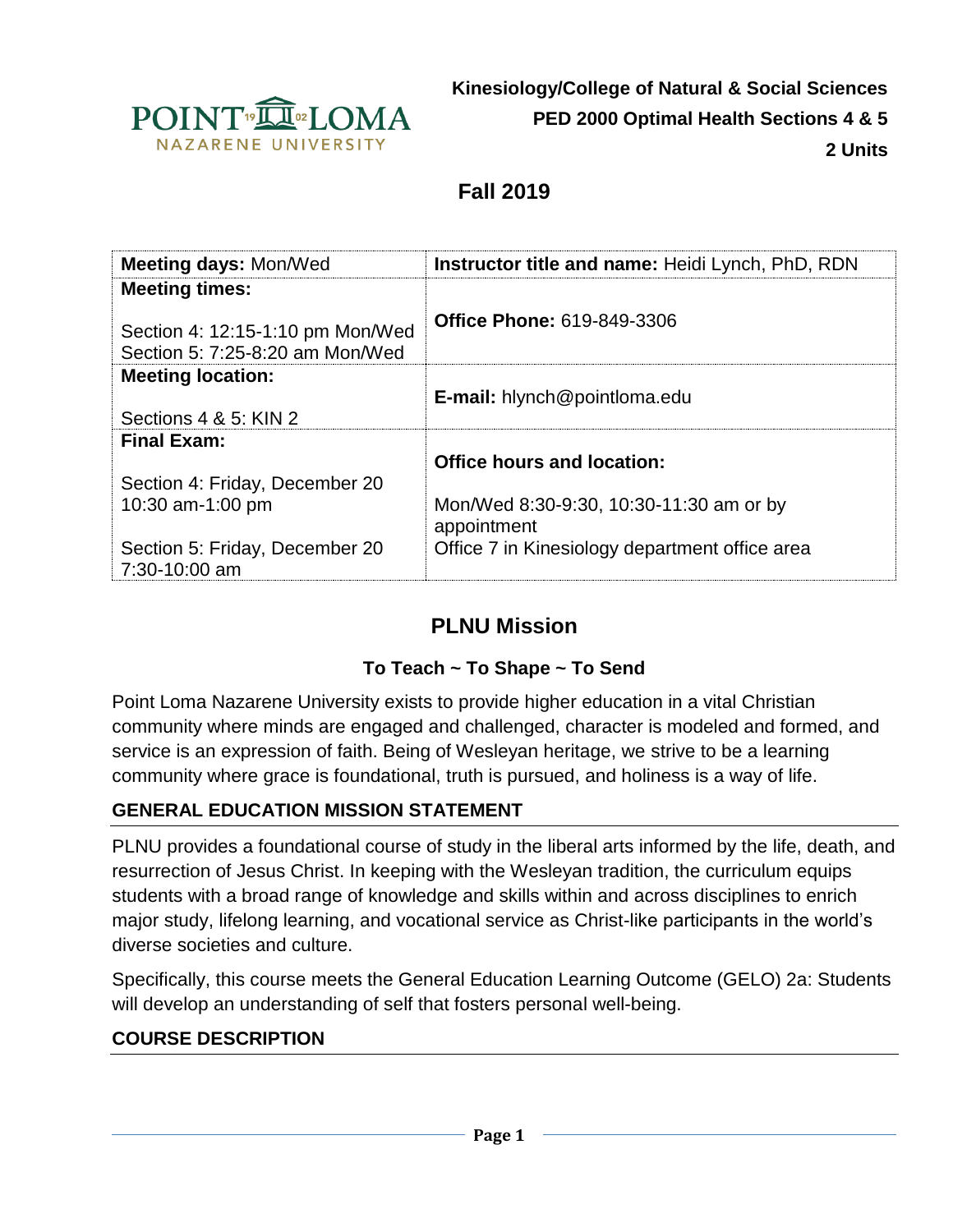Students are encouraged to take charge of their own lives in terms of attitude, exercise, and nutrition- fostering new habits in these areas and developing an understanding of health as more than the absence of disease.

## **COURSE LEARNING OUTCOMES**

Students will:

1. Develop a personal concept of optimal health and fitness, and understand national standards of optimal health and fitness

2. Be able to explain the role of nutrition in health promotion and weight management

3. Be able to develop a basic fitness program and explain the benefits of different types of exercise

4. Describe the associations between diet, lifestyle, and chronic disease prevention

#### **Major Topics**

Standards of Optimal Health Lifestyle and Chronic Disease Risk Developing a Fitness Program Nutrition and Weight Management Benefits of Different Types of Physical Activity Stress and Attitude

#### **Class Structure**

This is a lecture and activity class. Scheduled class meetings are primarily for lectures and group activities. Students are expected to engage in *at least 150 minutes per week of aerobic* exercise and *at least two days per week of strength training that targets all major muscle groups* (total body workout). Physical testing is intended to confirm participation in an exercise program. (Your grade does not depend on if you are in shape though!)

#### **Canvas**

Students must regularly check Canvas as any announcements related to class will be posted on Canvas. Quizzes covering the text will be taken online via Canvas. The course syllabus, assignments, lecture PowerPoints, and grades are also available on Canvas. Please note that PowerPoints may be modified up until the day of lecture.

#### **Active Participation**

Students will receive points for participation and attendance. Students who miss three classes will lose 5 points for every additional unexcused absence. Out of respect to the professor and fellow students, arriving late to class three times will count as one absence. Students will also periodically receive points for actively participating in class discussions. "Thought of the Day" or an in-class quiz will often count as 5 points for attendance and cannot be made up when absent.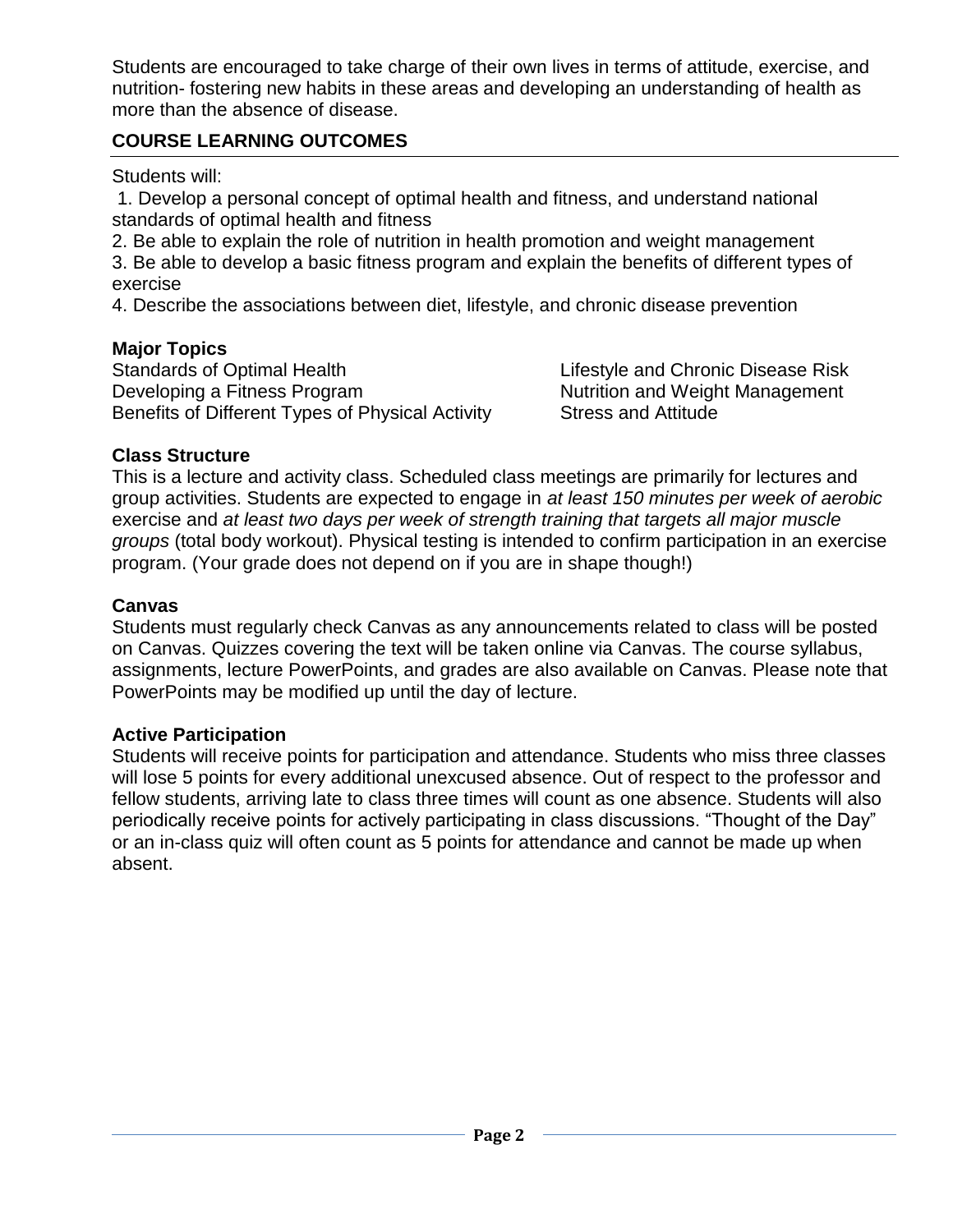## **TENTATIVE COURSE SCHEDULE AND ASSIGNMENTS**

|        | <b>Class date</b> | <b>Class content</b>                                                                  | <b>Assignment due date</b><br>Activity logs are due<br>Sunday night by 11:59<br>pm at the end of the 3-<br>week period for<br>recording (see<br>Canvas). Quizzes and<br>other assignments are<br>due by 11:59 pm the<br>night before the class |
|--------|-------------------|---------------------------------------------------------------------------------------|------------------------------------------------------------------------------------------------------------------------------------------------------------------------------------------------------------------------------------------------|
| Week 1 | <b>Wed 9/4</b>    | Introduction to optimal<br>health                                                     | they are listed by.<br>Begin logging your<br>physical activity                                                                                                                                                                                 |
| Week 2 | Mon 9/9           | Health evaluation:<br>body composition<br>methods, heart rate<br>response to exercise | About Me due Sunday,<br>9/8 by 11:59 pm<br>Quiz on Ch 1 due<br>Sunday, 9/8 by 11:59<br>pm                                                                                                                                                      |
|        | Wed 9/11          | Women only: body<br>composition & step<br>test                                        | Quiz on Ch 2-3                                                                                                                                                                                                                                 |
| Week 3 | Mon 9/16          | Men only: body<br>composition & step<br>test                                          | Quiz on Ch 4                                                                                                                                                                                                                                   |
|        | Wed 9/18          | Body image                                                                            | Activity log #1 due<br>Sunday 9/22                                                                                                                                                                                                             |
| Week 4 | Mon 9/23          | Sustainability, ethics,<br>and health                                                 | read Loving the Least<br>of These article on<br>Canvas before class                                                                                                                                                                            |
|        | Wed 9/25          | Sustainability, ethics,<br>and health                                                 | Quiz on Ch 12                                                                                                                                                                                                                                  |
| Week 5 | Mon 9/30          | Metabolism                                                                            | Watch 2 (short) videos<br>on Canvas before<br>class on Monday                                                                                                                                                                                  |
|        | Wed 10/2          | Muscular system &<br>strength training                                                | <b>Quiz on Canvas</b><br>reading #1                                                                                                                                                                                                            |
| Week 6 | Mon 10/7          | Muscular system &<br>strength training                                                |                                                                                                                                                                                                                                                |
|        | Wed 10/9          | Cardiovascular health                                                                 | Complete<br>cardiovascular reading<br>on Canvas before<br>class on Wednesday<br>Activity log #2 Sunday,                                                                                                                                        |
| Week 7 | Mon 10/14         | Cardiovascular health                                                                 | 10/13 by 11:59 pm                                                                                                                                                                                                                              |
|        |                   |                                                                                       |                                                                                                                                                                                                                                                |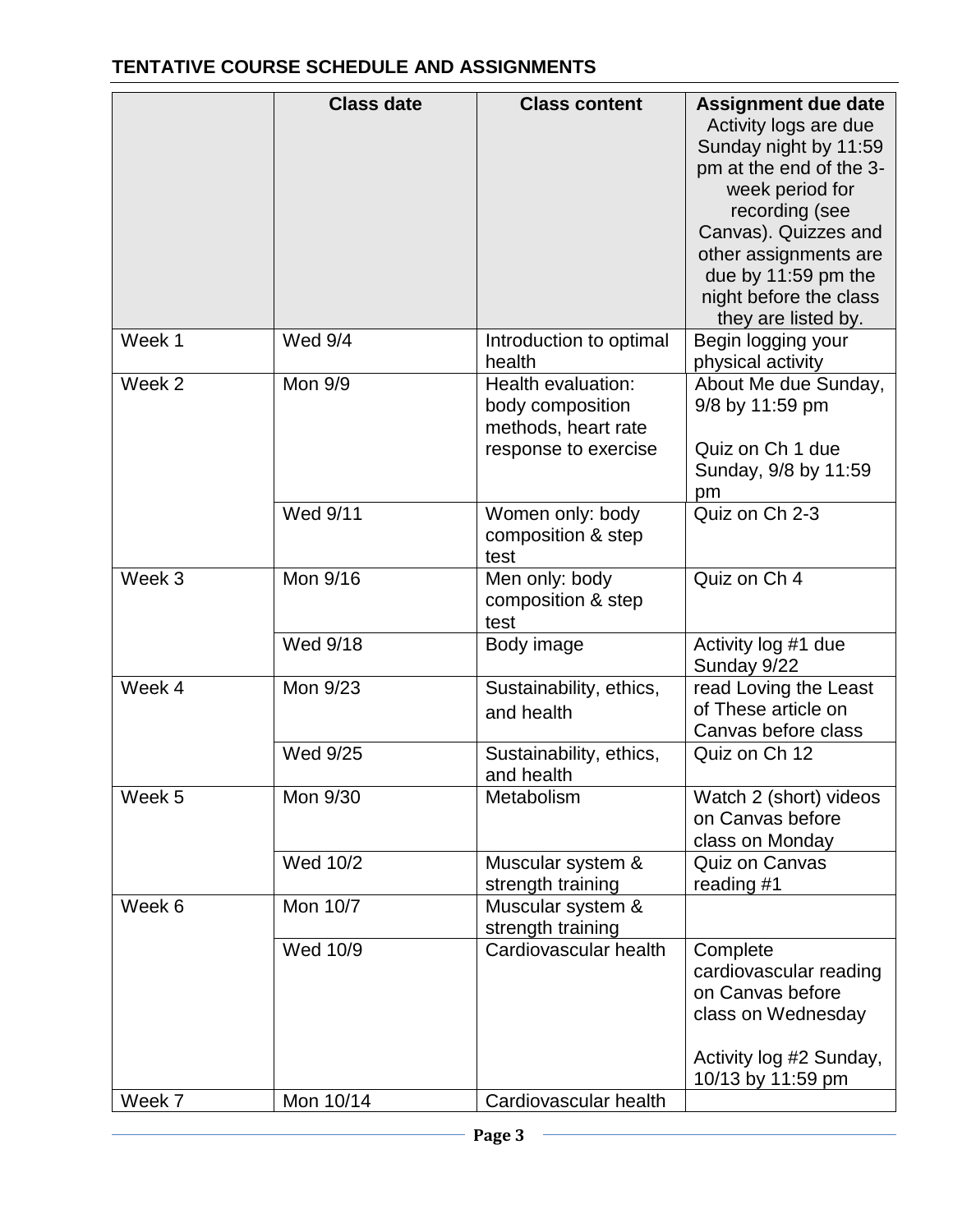|         | Wed 10/16                | <b>Review</b>                              |                                         |
|---------|--------------------------|--------------------------------------------|-----------------------------------------|
| Week 8  | Mon 10/21                | <b>EXAM1</b>                               |                                         |
|         | Wed 10/23                | Dietary fats &                             | Watch video on                          |
|         |                          | cholesterol                                | Canvas about                            |
|         |                          |                                            | carbohydrate, protein,                  |
|         |                          |                                            | and fat before class on                 |
|         |                          |                                            | Wednesday                               |
|         |                          |                                            | Quiz on Ch 5                            |
| Week 9  | Mon 10/28                | Carbohydrates                              | Quizzes on Ch 6 & 8                     |
|         | Wed 10/30                | Protein                                    | Quiz on Ch 7                            |
|         |                          |                                            |                                         |
|         |                          |                                            | Activity log #3 due                     |
|         |                          |                                            | Sunday, 11/3 by 11:59                   |
|         |                          |                                            | pm                                      |
| Week 10 | Mon 11/4                 | Putting it all together                    |                                         |
|         | Wed 11/6                 | <b>Vitamins</b>                            | Watch video about                       |
|         |                          |                                            | vitamins on Canvas                      |
|         |                          |                                            | before class on                         |
|         |                          |                                            | Wednesday                               |
|         |                          |                                            |                                         |
|         |                          |                                            | Quiz on Ch 11                           |
| Week 11 | Mon 11/11                | <b>Minerals</b>                            | Quiz on Chapter 10                      |
|         | Wed 11/13                | <b>Review</b>                              |                                         |
| Week 12 | Mon 11/18                | <b>EXAM2</b>                               |                                         |
|         | Wed 11/20                | Alcohol                                    | Quiz on Ch 9                            |
|         |                          |                                            |                                         |
|         |                          |                                            | Activity log #4 due<br>Sunday, 11/24 by |
|         |                          |                                            | 11:59 pm                                |
| Week 13 | Mon 11/25                | Sleep, stress                              |                                         |
|         | <b>Wed 11/27</b>         | <b>THANKSGIVING! NO CLASS ©</b>            |                                         |
| Week 14 | Mon 12/2                 | Putting together a plan   Quiz on Ch 13-15 |                                         |
|         | Wed 12/4                 | Women only: body                           | <b>Nutrition Analysis</b>               |
|         |                          | comp & step test                           | project due                             |
| Week 15 | Mon 12/9                 | Men only: body comp                        |                                         |
|         |                          | & step test                                |                                         |
|         | Wed 12/11                | Review for final exam                      | Activity log #5 due                     |
|         |                          |                                            | Sunday, December 15                     |
|         |                          |                                            | by 11:59 pm                             |
| Week 16 | Section 4: Friday,       | <b>FINAL EXAM</b>                          |                                         |
|         | <b>December 20 10:30</b> |                                            |                                         |
|         | am-1:00 pm               |                                            |                                         |
|         |                          |                                            |                                         |
|         | Section 5: Friday,       |                                            |                                         |
|         | <b>December 20 7:30-</b> |                                            |                                         |
|         | 10:00 am                 |                                            |                                         |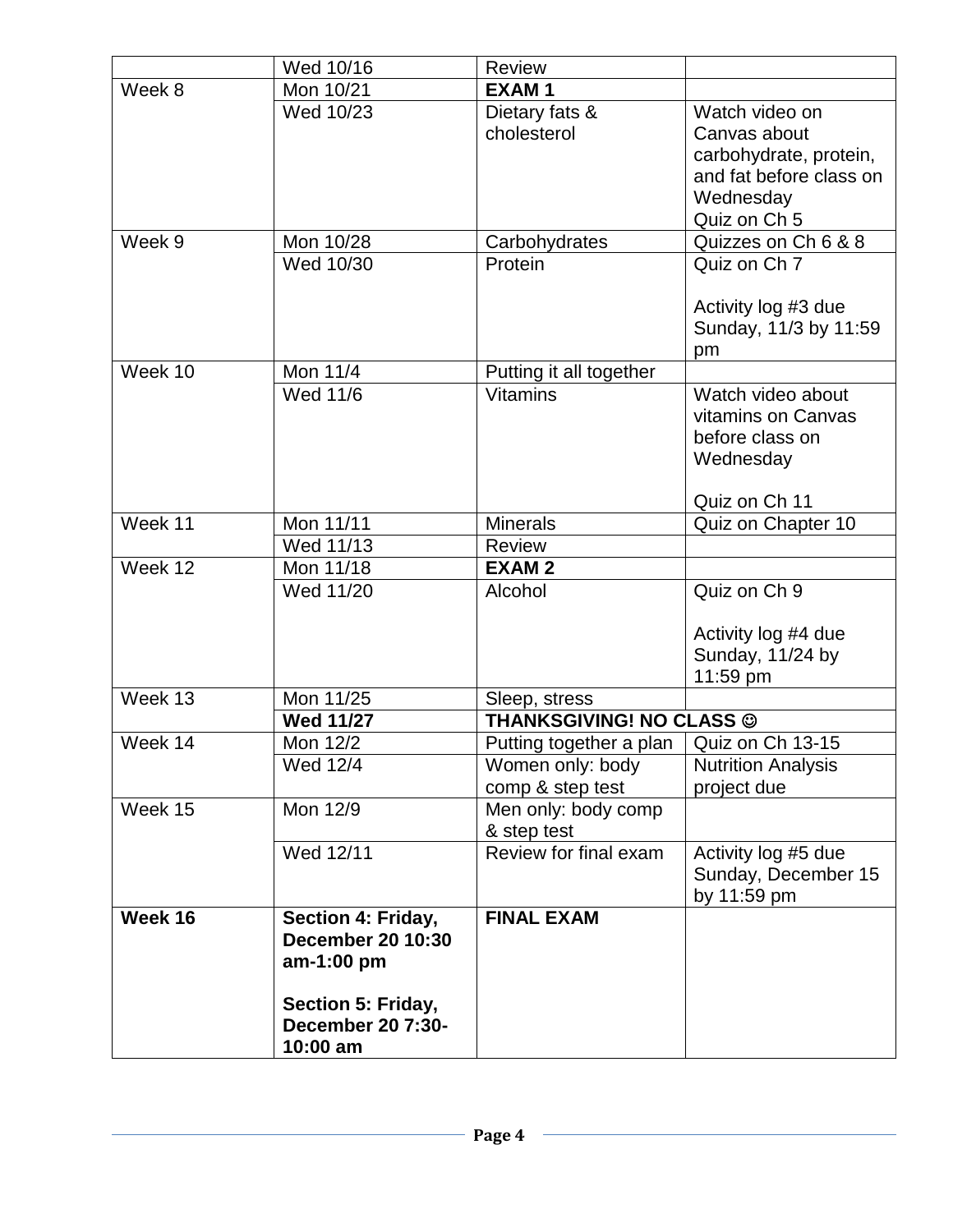

**Eat, Drink and Be Healthy: The Harvard Medical School Guide to Healthy Eating by** Walter Willett with Patrick J. Skerrett (2017) (ISBN 9781501164774).

Please be sure to use the 2017 edition (not the older one)- it actually does make a difference for this particular book!

Available at:<https://www.amazon.com/exec/obidos/ASIN/1501164775?tag=simonsayscom>

Other articles and short YouTube videos assigned for class will be available through Canvas.

Please also be prepared to bring a basic (non-scientific, not connected to the Internet) calculator to class.

It is the student's responsibility to complete all readings *prior* to class and come prepared to discuss topics covered in the assigned readings.

#### **ASSESSMENT AND GRADING**

#### **Grading Scale**

Grades are expressed as the percent of points earned out of the total possible points. Written assignments are to be submitted as Word documents. Please note that Pages documents are NOT compatible with Canvas and will not be accepted for credit!

| $100 - 93\% = A$ $86 - 83\% = B$  | $76 - 73\% = C$  | $66 - 63\% = D$    |
|-----------------------------------|------------------|--------------------|
| $92 - 90\% = A - 82 - 80\% = B$   | $72 - 70\% = C$  | $62 - 60\% = D$    |
| $89 - 87\% = B + 79 - 77\% = C +$ | $69 - 67\% = D+$ | $59\%$ - below = F |

| <b>Assignment</b>          | Points for each assignment | <b>Total points</b> |
|----------------------------|----------------------------|---------------------|
| In-class exams             | 2@100                      | 200                 |
| Canvas quizzes             | 13@10                      | 130                 |
| Final exam (cumulative)    | 1@150                      | 150                 |
| About me assignment        | 1@5                        | 5                   |
| <b>Activity logs</b>       | 5@10                       | 50                  |
| <b>Nutrition analysis</b>  | 1@75                       | 75                  |
| Attendance & participation | 10@5                       | 50                  |
| Total                      |                            | 660                 |

**Final Exam** Your final exam will be comprehensive and consist of multiple choice, true/false, short answer, and essay questions.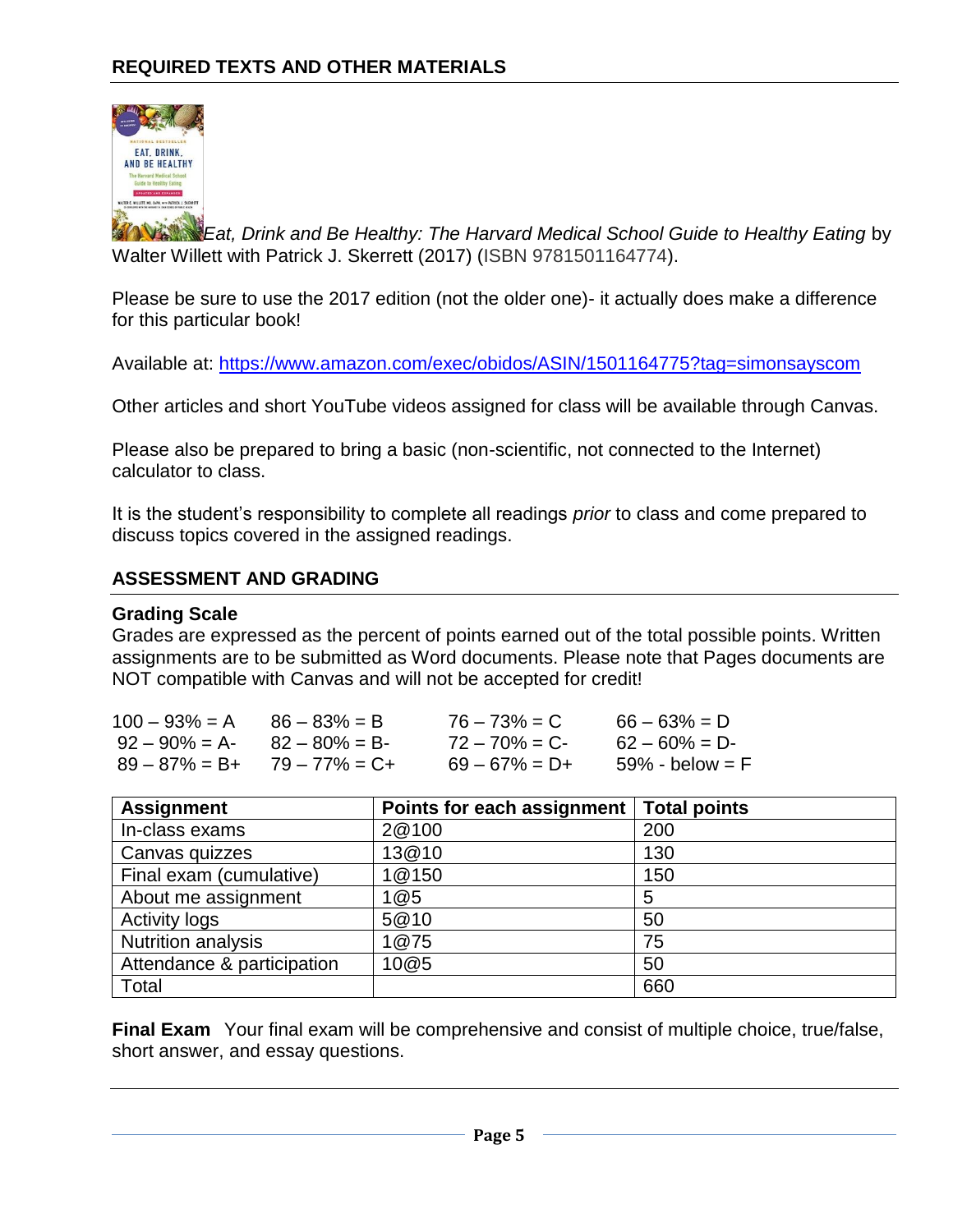## **INCOMPLETES AND LATE ASSIGNMENTS**

All assignments are to be submitted by the due date listed (either on Canvas or in person as indicated on the assignment directions). Incomplete assignments will be graded in their submitted form. **Late assignments will receive a 50% deduction** (ex: if an assignment is worth 100 points, the maximum it would be possible to earn with a perfect score would be 50 points). Extensions to complete assignments or to submit late assignments will not be granted except under extenuating circumstances (ex: death in family, hospitalization). *It is your responsibility to be attentive to the course schedule and assignment due dates.*

### **FINAL EXAMINATION POLICY**

Successful completion of this class requires taking the final examination **on its scheduled day**. The final examination schedule is posted on the [Class Schedules](http://www.pointloma.edu/experience/academics/class-schedules) site. No requests for early examinations or alternative days will be approved.

NOTE: The following policies are to be used without changes:

## **PLNU COPYRIGHT POLICY**

Point Loma Nazarene University, as a non-profit educational institution, is entitled by law to use materials protected by the US Copyright Act for classroom education. Any use of those materials outside the class may violate the law.

### **PLNU ACADEMIC HONESTY POLICY**

Students should demonstrate academic honesty by doing original work and by giving appropriate credit to the ideas of others. Academic dishonesty is the act of presenting information, ideas, and/or concepts as one's own when in reality they are the results of another person's creativity and effort. A faculty member who believes a situation involving academic dishonesty has been detected may assign a failing grade for that assignment or examination, or, depending on the seriousness of the offense, for the course. Faculty should follow and students may appeal using the procedure in the university Catalog. See [Academic Policies](http://catalog.pointloma.edu/content.php?catoid=18&navoid=1278) for definitions of kinds of academic dishonesty and for further policy information.

## **PLNU ACADEMIC ACCOMMODATIONS POLICY**

While all students are expected to meet the minimum standards for completion of this course as established by the instructor, students with disabilities may require academic adjustments, modifications or auxiliary aids/services. At Point Loma Nazarene University (PLNU), these students are requested to register with the Disability Resource Center (DRC), located in the Bond Academic Center. [\(DRC@pointloma.edu](mailto:DRC@pointloma.edu) or 619-849-2486). The DRC's policies and procedures for assisting such students in the development of an appropriate academic adjustment plan (AP) allows PLNU to comply with Section 504 of the Rehabilitation Act and the Americans with Disabilities Act. Section 504 (a) prohibits discrimination against students with special needs and guarantees all qualified students equal access to and benefits of PLNU programs and activities. After the student files the required documentation, the DRC, in